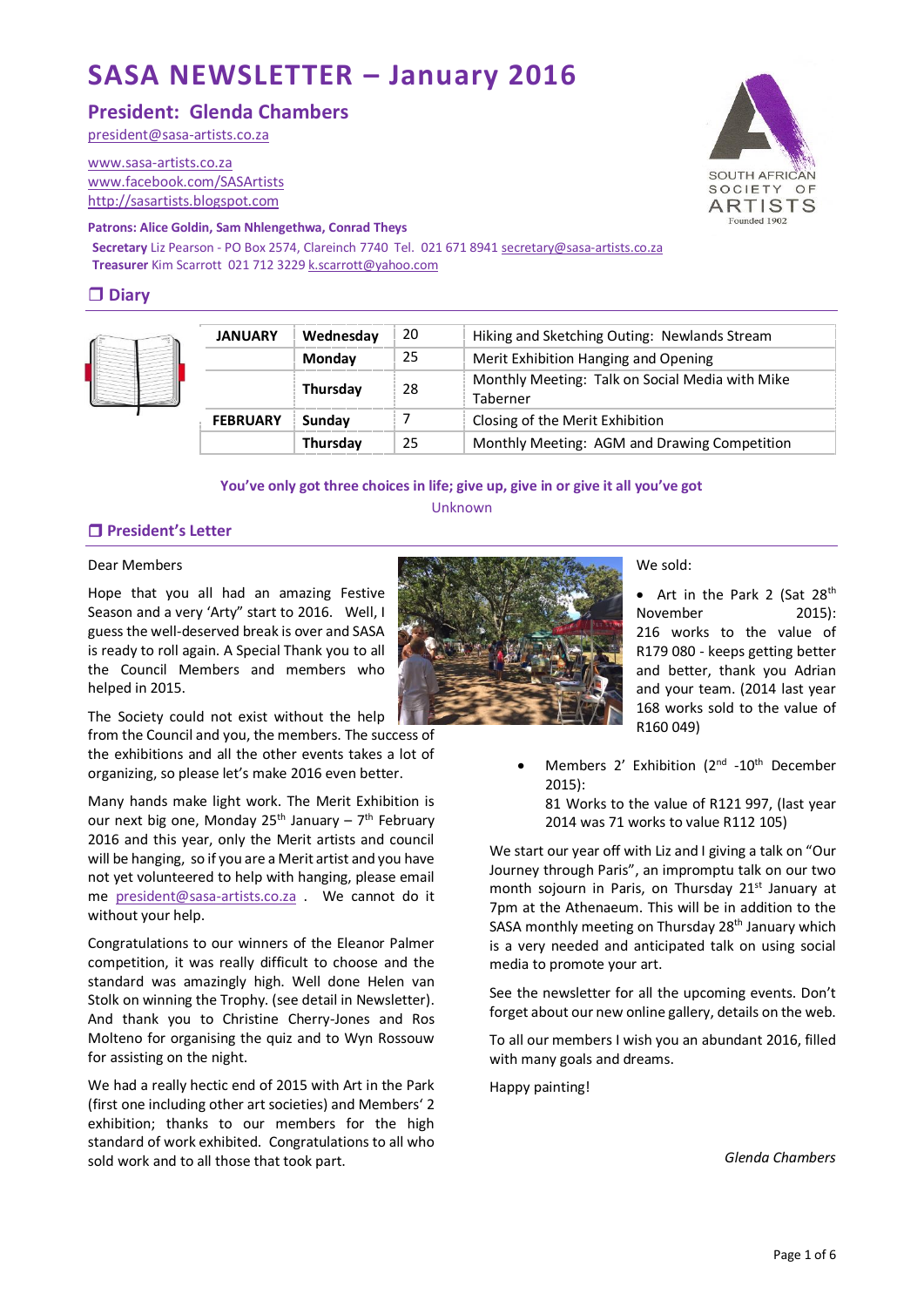# **Member News and Happenings**

The noticeboard is put up at every monthly meeting and the latest news from the art world put up for your information. You are invited to bring along your own bits of information to post on the board. Members are also welcome to put up notices advertising their art related products or classes. Please contact Kate Pearce on [katiemp69.kp@gmail.com](mailto:katiemp69.kp@gmail.com) or if you have any news you would like to share, email [secretary@sasa-artists.co.za.](mailto:secretary@sasa-artists.co.za)

We hope your Festive Season was relaxing and joyous and we look forward to a rewarding and painterly 2016.

We welcome the following new members who joined at the end of 2015 –

- Valerie Lewis
- $\mathbf{\hat{x}}$  Glenda Borraine
- $\mathbf{\hat{x}}$  Peter Schaefer from Johannesburg
- $\mathbf{\hat{x}}$  Barbara van Alphen Stahl
- $\sqrt[4]{ }$  Lize Duddy
- $\mathbf{\hat{x}}$  Arthur Brigg
- Denise Bernstein
- $\lambda$  John Carson

And welcome back to Ronnie Biccard and Marcelle Lyons. We look forward to seeing you all at our monthly meetings.

Every year, your society gives an award to a selected student of the UCT art school. This is part of our outreach programme to encourage young, up-and-coming artists to join our community. The prize ceremony was attended by Glenda Chambers representing SASA in her capacity as President and by Jeremy Day as Vice-President and Outreach Co-ordinator.

This year we welcome **Matete Motubatse**, a third year student from Michaelis who is the recipient of the 2016 SASA prize. Matete was selected by the lecturers at Michaelis and his prize includes a two year membership to SASA. We look forward to meeting him in the very near future.



Jeremy Day admiring the students' work

A special 'Thank You' is due to those wonderful people at the art supply shops.



To Skye of the **Italian Artshop** To Derek and Cheryl of **Village Brush and Canvas** and **the Art Shop** in Hermanus To Katherine of **Art Source** and **Art Sauce**

We thank you and your staff for your continued support.

SASA's home is the Athenaeum and all who attend the monthly meetings have come to know and love the old building.

To Pippa, Margo and Elsabe of **Deckle Edge** in town and Constantia



The history of the property goes back to 1660, the first owner being Jan Pieters Louw. After passing through various hands, the property, known primarily as *La Rochelle*, in 1926 became the residence of Henry Hepburn Bright, his wife, Wilhelmine Henriette and sister-in-law, Dorothea Frances Bleek. Dorothea Bleek was then the acknowledged authority on the Bushman (San) language and art.

Dorothea subsequently sold the property to Professor Goodwin of the Department of Archaeology at UCT. In 1948 a Board of Trustees was established with the purpose of developing and preserving the property for

cultural and limited social purposes. SASA became one of those trustees and we have been using the Athenaeum as our headquarters ever since.

A building of this magnitude and age takes considerable work and in this newsletter we acknowledge the work and dedication that SASA member, **Ken Kynoch** has given to both the society and the Athenaeum. Ken has been a member of SASA for the last 15 years and has served on the SASA Council, setting up our extensive computer systems, as well as representing SASA on the Athenaeum Board of Trustees. Thank you, Ken, for all you have done and continue to do.

Please remember to let us have any changes in your details. Check your 'spam' boxes every now and then to see if any SASA correspondence has found its way into them. It's also a good idea to make sure your mailboxes are emptied as many emails are returned because your boxes are 'full'. Add SASA as one of your contacts – possibly that will help with any future spam problems.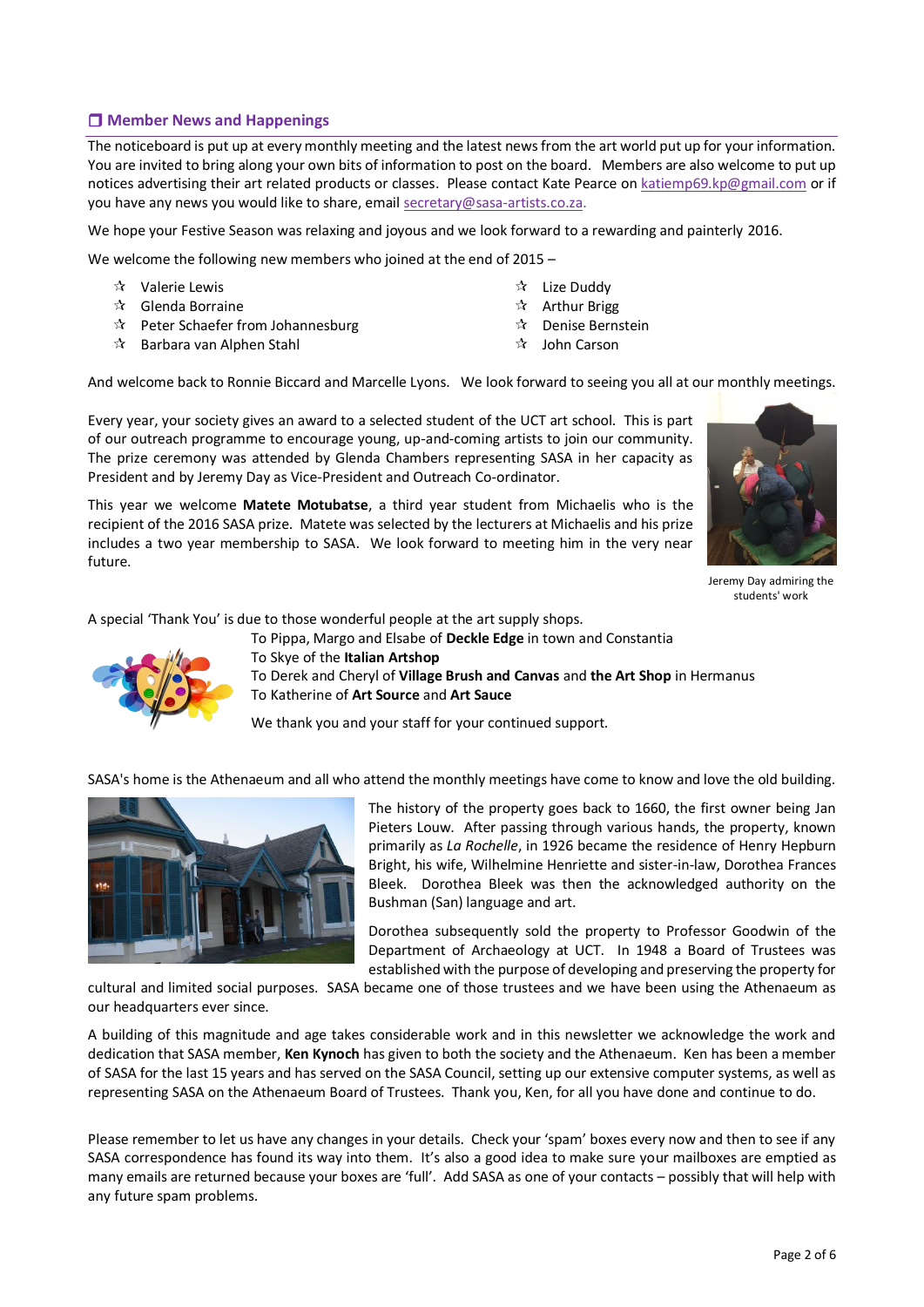## **2016 Membership Fees**

Membership fees are now due. You can make payment via the internet to SASA Nedbank Constantia, branch code 198765, account number 1088006981.

If you pay by cheque, please make your payment out to the South African Society of Artists (in full) and post to:

The Treasurer PO Box 2574 Clareinch 7740



Email proof of payment t[o secretary@sasa-artists.co.za](mailto:secretary@sasa-artists.co.za) and use your name as the reference.

| Ordinary members              | : R265 |
|-------------------------------|--------|
| Country members               | : R165 |
| Students (full time under 25) | : R165 |

Please remember that the library will function only on membership numbers and no items can be taken out without your new number. Your 2016 membership card will allow you to claim your 10% discount from the following art shops:

**Deckle Edge – all branches. The Italian Artshop. Village Brush and Canvas. The Art Shop in Hermanus**

and 5% from **Art Source in Obs** and **Art Sauce in town**. In addition the **Frame and Art Factory** are offering a 20% discount on framing on presentation of your membership card. Their website address is [www.framingfactory.co.za.](http://www.framingfactory.co.za/)

You will need to present your 2016 membership card when claiming your discount, so please ensure that you collect your card at the monthly meeting. All the art shops have instructions to only give the discount to paid up members. Remember it is important to renew your membership timeously, especially if you are taking part in our exhibitions.

Once payment is made, a new 2016 membership card will be made. This will be available at all SASA meetings and exhibitions, so please remember to collect your card. Country members' cards will be posted to them.

And an ecstatic Helen van Stolk won the Eleanor Palmer trophy for her painting 'Thursday Night on Long'. Second was Laura Wenman with 'Butterfly Blaze' and

> A big thank you to the Skye and Gus at the **Italian Artshop** for sponsoring the prizes of gift

third prize went to Sona Jacka with 'Natasha'.

vouchers and other art 'goodies'.

*Please note that if your membership is not paid by the end of February 2016 at the latest, your membership will lapse and you will be required to pay the joining fee of R100***.**

## **SASA Programme - What's on**

### **Monthly Meetings**

SASA Monthly Meetings are held at the Athenaeum, Boundary Terraces, off Campground Road, Newlands, on the last Thursday of every month at 19h00. Entry is R10 for members and R20 for guests, including refreshments. The library will be open from 17h45 to 18h45 – your membership card is your access to the library.

#### **Thursday 26 th November: Eleanor Palmer Competition and End of Year Function:**

What a fantastic end-of-year function. And congratulations to everyone who took part in, firstly, the Eleanor Palmer competition, and secondly, the 'pub quiz' organised by Ros Molteno and Christine Cherry-Jones. That was great fun and the competitors displayed a wealth of general art knowledge! There were some easy and some very difficult questions, all art-related, that tested the best.

#### **Thursday 28th January: Talk on Social Media with Mike Taberner**

The internet is now a major marketing tool for most products and services and the artworld is very much a part of that. This is your chance to learn how to best use those social media sites to promote your work and even how to create your own website.

Mike Taberner was one of the people tasked with updating and refreshing the SASA website. He is a partner of the marketing company, Brandesign, along with SASA member, Adrian Larkin. If you haven't yet seen the new site, go t[o www.sasa-artists.co.za.](http://www.sasa-artists.co.za/)

Take advantage of this great opportunity to hear from those in the know how you can benefit by utilising, not only the SASA gallery, but how to best take advantage of Facebook, Blogger, Twitter, etc.

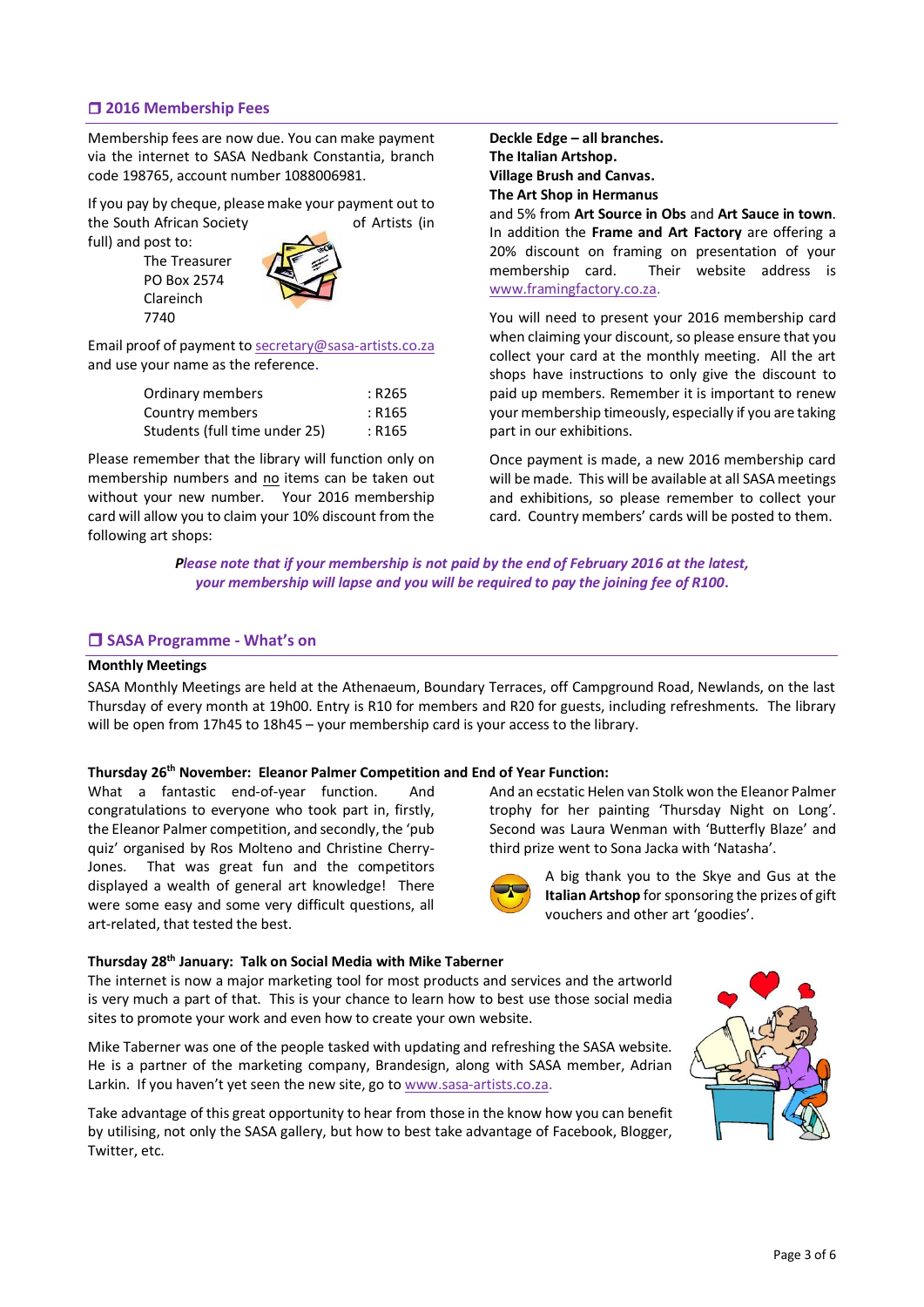## **Thursday 25 th February: Annual General Meeting and Drawing Competition**:

Our AGM is held every February during which a synopsis is given of the previous year's activities together with the financial status. This is your society and we encourage you to attend this year's meeting.

The AGM is also where you can get involved by volunteering your (or a fellow member's) services for the SASA Council. There are a couple of members who will be stepping

down from Council at the end of this financial year and our Constitution stipulates that we need ten (10) members to effectively help run the society. **If you would like to become part of the team**, speak to one of the current Council members to find out what it entails. To put your name forward for election, please contact the secretary on [secretary@sasa-artists.co.za](mailto:secretary@sasa-artists.co.za) or telephone 021 671 8941.



The Annual SASA Drawing Competition will follow the Annual General Meeting. The theme for the competition is "Transport", which gives broad scope for the imagination! So get out those drawing implements and put your skills and imagination to the test.

Please remember that this is a monochrome (single-colour) drawing competition. Therefore, only drawing techniques are permitted, using *one* drawing medium in any *one* colour. For example, charcoal on paper or support (an unpainted surface). Other single drawing media may be used, such as pencil, graphite, conté or pen. No paintings will be accepted on the evening. Rules and regulations will be detailed in the February newsletter.

## **Exhibitions**

## **Merit Exhibition: Monday 25th January to Sunday 7th February:**

The Merit Exhibition is an invitational exhibition, extended to those members who achieved excellent results on the previous Annual Exhibition Selection. According to the scores achieved, invited artists are permitted a related number of artworks, as part of a new body of work.

Hanging day for this year's Merit will be on Monday 25<sup>th</sup> January with the opening in the evening. Invitations will be sent out to everyone in due course.

Conditions of Entry and Entry Forms have already been sent out to those participating. If you haven't already replied, please let Liz know at [secretary@sasa](mailto:secretary@sasa-artists.co.za)[artists.co.za](mailto:secretary@sasa-artists.co.za) how many works you will be submitting.

To those who have been invited to participate in the 2016 Merit on the 25th January, *please remember to renew your membership otherwise your work cannot be accepted.*



**Members' 1 Exhibition 3rd – 15th May 2016:** The first Members' exhibition of the year is at a lovely time of the year at Kirstenbosch and includes two weekends! Plenty of time to get to work and all the details will be sent out closer to the time.

**The Constantiaberg Art Society** will be holding their first exhibition of 2016 from the 15<sup>th</sup> to 24<sup>th</sup> January at the Sanlam Hall, Kirstenbosch. For further information please contact Sue Paulsen at [constantiabergartsociety@gmail.com.](mailto:constantiabergartsociety@gmail.com)

The **Bright Street Gallery** in Somerset West will be featuring a number of SASA artists at their opening of "New Beginnings" on 8th January at 18h00. Included are Di Ackerman, Marion Langton, Marion Cross, Kathy Wivell and Di White. Contact Chris Hall on 021 851 2520 for further information.

The **1 st International Watercolour Biennale** will be held from 3rd – 11th October in Johannesburg at the Crowne Plaza Rosebank Hotel. For more information on both the International Watercolour Society and entering the Biennale, please contac[t info.iwssa@gmail.com.](mailto:info.iwssa@gmail.com)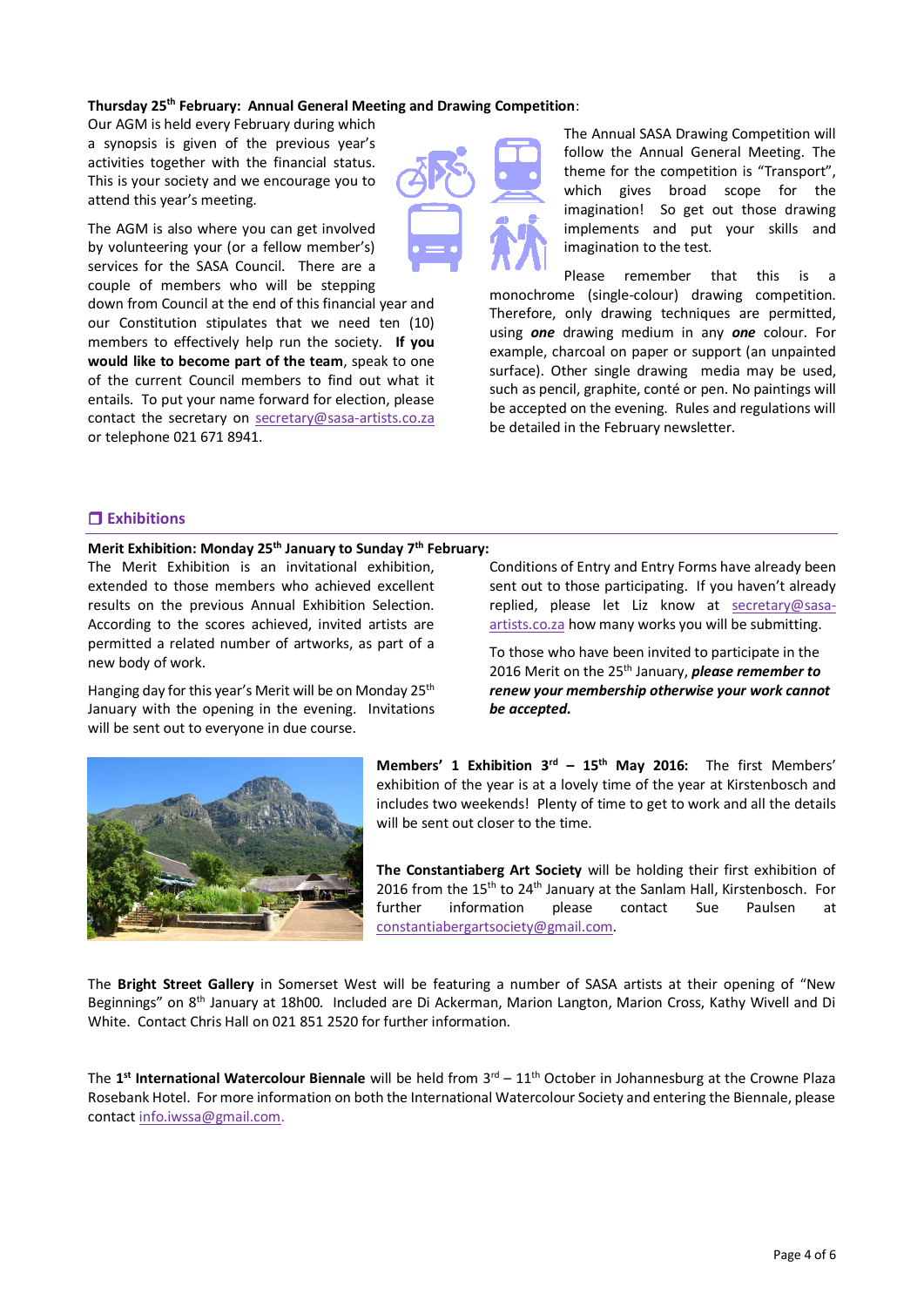## **Plein Air Outings**

Linda Howe-Ely has planned another exciting **hiking and**  sketching outing for Wednesday 20<sup>th</sup> January at Newlands stream. Park and meet at the Newlands Forest parking area and take an easy walk up next to the Newlands stream as far as you feel like going. A good opportunity to work off those excess kilos gained over the Festive Season! There are plenty of shady trees, lots of rocks and small pools to enjoy and sketch.

Don't forget water, food, sunhat, sunscreen. sketching things: pen, sketchbook, pocket watercolour set, etc, nothing heavy! Folding stool optional if you can fit it in. Please contact Linda on 021 797 2601 or 073 5644 845 or [lindahe@vitalitybroadband.co.za](mailto:lindahe@vitalitybroadband.co.za) if you will be attending, or have any queries.



## **Workshops, Classes and Information**

Your 2016 membership card will allow you to claim your 10% discount from the following art shops: **Deckle Edge – all branches. The Italian Artshop. Village Brush and Canvas. The Art Shop in Hermanus** and 5% from **Art Source in Obs** and **Art Sauce in town**. You will need to present your 2016 membership card when claiming your discount, so please ensure that you collect your card at the monthly meeting. All the art shops have instructions to only give the discount to paid up members.

Exploratory Course by Hanna von Maltitz: Experience gestures & symbols in a journey of self discovery through colours which will enable you to create authentic paintings without reference material. 6,13,20 Feb & 5,12 March. R950. Contact Hanna on 0721388707 or [hesione1@gmail.com.](mailto:hesione1@gmail.com)

If you would like your classes included in the newsletter, please contac[t secretary@sasa-artists.co.za](mailto:secretary@sasa-artists.co.za)

## **Library**

Once a year (in February) we do a stock take of the library items. As such, all items taken out in November need to be returned at the January meeting. *Please* make an effort to return all items so that we don't spend unnecessary time trying to find out where the 'missing' items are. Also a reminder to all members with outstanding library items,

especially those outstanding for more than two

months! can you please make every effort to return these items this month.

Because of the stock take, no items can be taken out this month, but we will be open for 'business as usual' in February.

If you have any queries regarding any aspect of the library, please contact Audrey Innes. Her email is [audsinnes@hotmail.com.](mailto:audsinnes@hotmail.com)

## **Goal Setting**

Taking Control of your Creative Life [Michaela](http://forthecreators.com/welcome-skinny-artist-reader/) Cristallo

With 2016 well under way, goal setting tends to become a much discussed subject. This article, by Michaela Cristallo of [Skinnyartist.com](mailto:http://skinnyartist.com/news-on-art/) gives a couple of pointers for your art goal setting.

"You're showing up to the studio every day, you're making art and you feel like you're on the right track,

but do you ever wonder if you're making the right kind of progress to get to where you want to be?